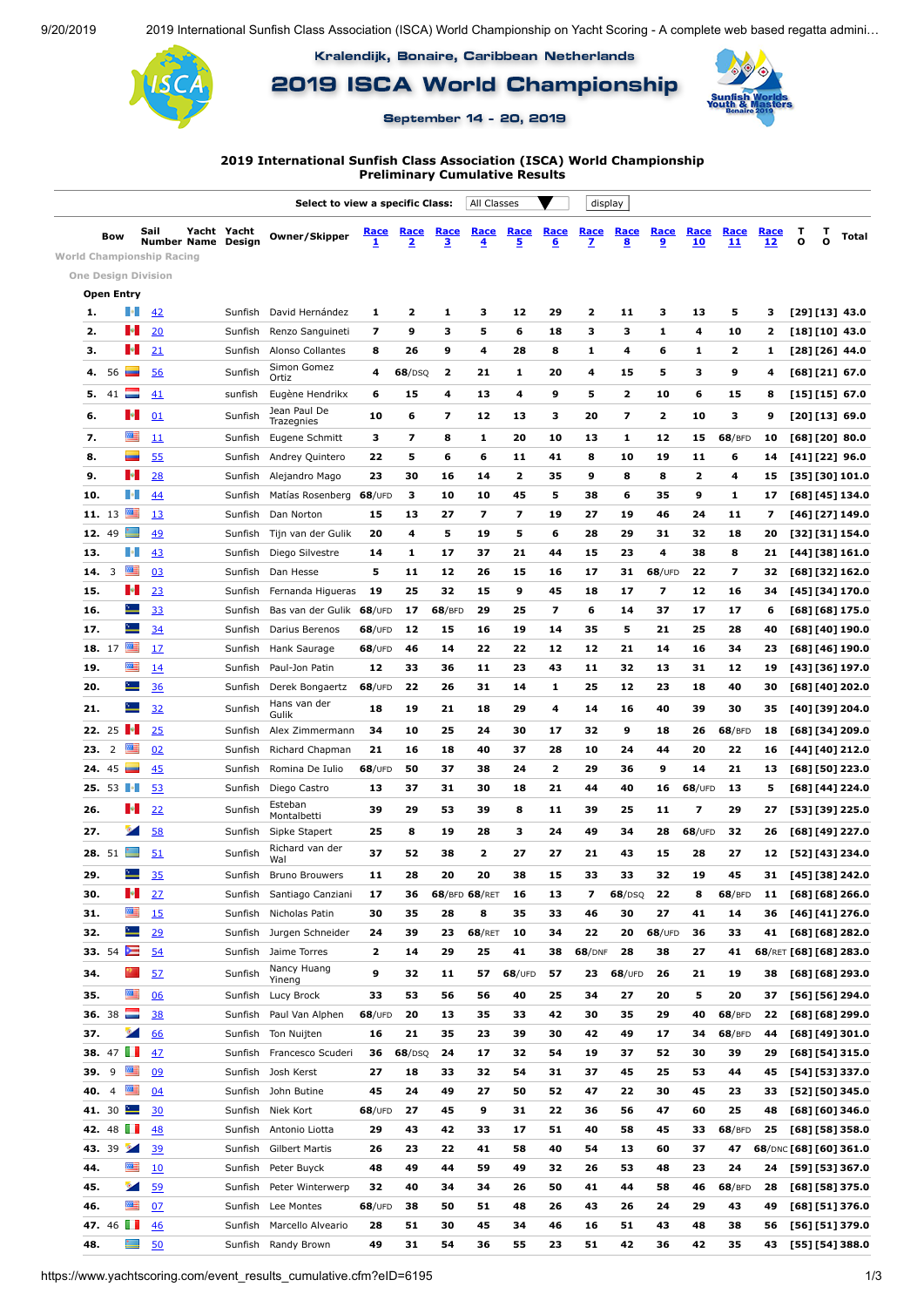9/20/2019 2019 International Sunfish Class Association (ISCA) World Championship on Yacht Scoring - A complete web based regatta admini...

| 49.    |    |          | 60 | Sunfish | Kabes Soliano              | $68$ /UFD | 44            | 52 | 42 | 47 | 65 | 50            | 18 | 41 | 44        | 31     | 46 | [68] [65] 415.0                                                                                   |  |
|--------|----|----------|----|---------|----------------------------|-----------|---------------|----|----|----|----|---------------|----|----|-----------|--------|----|---------------------------------------------------------------------------------------------------|--|
| 50.    | 5  | 匷        | 05 | Sunfish | John Condon                | $68$ /UFD | 34            | 48 | 53 | 44 | 37 | 31            | 38 | 49 | 58        | 46     |    | 68/DNC [68] [68] 438.0                                                                            |  |
| 51.    |    | ÷        | 70 |         | Sunfish Ezra Buys          | 40        | 48            | 57 | 47 | 46 | 47 | 58            | 55 | 39 | 50        | 26     | 42 | [58] [57] 440.0                                                                                   |  |
| 52. 61 |    | $\equiv$ | 61 |         | Sunfish Gerard Vos         | 38        | 68/DNS        | 43 | 54 | 36 | 49 | 52            | 47 | 34 | 43        | 68/BFD | 53 | [68] [68] 449.0                                                                                   |  |
| 53. 12 |    | 墨        | 12 |         | Sunfish Jason Pigot        | 46        | 58            | 39 | 49 | 53 | 39 | 48            | 62 | 33 | 47        | 49     | 50 | [62] [58] 453.0                                                                                   |  |
| 54. 18 |    | 酉        | 18 | Sunfish | <b>Gail Turluck</b>        | 35        | 57            | 40 | 52 | 61 | 36 | 24            | 54 | 61 | 52        | 53     | 58 | [61][61]461.0                                                                                     |  |
| 55.    | 19 | 酉        | 19 | Sunfish | Michael Fortner            | $68$ /UFD | 59            | 46 | 43 | 43 | 63 | 55            | 52 | 42 | 35        | 48     | 47 | [68] [63] 470.0                                                                                   |  |
| 56.    |    |          | 68 | Sunfish | Rowan Beenakkers           | 47        | 54            | 41 | 44 | 42 | 48 | 57            | 39 | 54 | 59        |        |    | 68/DNC 68/DNC [68] [68] 485.0                                                                     |  |
| 57.    |    | T        | 40 | Sunfish | Ronald van Asselt          | 52        | 56            | 63 | 46 | 52 | 56 | 45            | 57 | 53 | $68$ /UFD | 36     | 39 | [68] [63] 492.0                                                                                   |  |
| 58.    |    | ×.       | 67 | Sunfish | Rudo de Vries              | 41        | 45            | 47 | 60 | 57 | 61 | <b>68/DNS</b> | 48 | 56 | 51        | 37     |    | 68/DNC [68] [68] 503.0                                                                            |  |
| 59. 37 |    | $\sim$   | 37 | Sunfish | <b>Maarten Taams</b>       | 42        | 42            | 55 | 48 | 60 | 60 | 62            | 41 | 50 | 49        | 68/BFD | 57 | [68] [62] 504.0                                                                                   |  |
| 60.    |    | ×.       | 62 | Sunfish | Bravan Thode               | 31        | 47            | 60 | 55 | 51 | 59 | 60            | 46 | 57 | 54        | 51     |    | 68/DNC [68] [60] 511.0                                                                            |  |
| 61.    |    | 酉        | 16 | Sunfish | Laurence Mass              | 44        | 55            | 51 | 62 | 63 | 62 | 59            | 50 | 63 | 56        | 42     | 51 | [63] [63] 532.0                                                                                   |  |
| 62.    |    | ×        | 69 | Sunfish | René Edwards van<br>Muijen | 43        | 41            | 59 | 58 | 56 | 53 | 56            | 61 | 55 | 61        | 68/BFD | 55 | [68] [61] 5370                                                                                    |  |
| 63.    |    | ъ.       | 65 | Sunfish | Wolter Benschop            | 50        | 60            | 58 | 50 | 59 | 58 | 63            | 63 | 51 | 55        | 50     | 54 | [63] [63] 545.0                                                                                   |  |
| 64.    |    | s.       | 63 | Sunfish | Ramses Alberto             |           | 68/DNF 68/UFD | 62 | 63 | 64 | 64 | 61            | 59 | 59 | 57        | 52     | 52 | [68] [68] 593.0                                                                                   |  |
| 65.    |    | $\sim$   | 64 |         | Sunfish Fred Ros           | 51        | $68$ /UFD     | 61 | 61 | 62 | 55 | 53            | 60 | 62 |           |        |    | 68/DNC 68/DNC 68/DNC [68] [68] 601.0                                                              |  |
| 66.    |    | $\sim$   | 31 | Sunfish | Cor van Aanholt            |           |               |    |    |    |    |               |    |    |           |        |    | 68/DNC 68/DNC 68/DNC 68/DNC 68/DNC 68/DNC 68/DNC 68/DNC 68/DNC 68/DNC 68/DNC 68/DNC 581 681 680.0 |  |
| 67.    |    | n e l    | 26 | Sunfish | Stefano Peschiera          |           |               |    |    |    |    |               |    |    |           |        |    | 68/DNC 68/DNC 68/DNC 68/DNC 68/DNC 68/DNC 68/DNC 68/DNC 68/DNC 68/DNC 68/DNC 68/DNC 581 681 680.0 |  |
|        |    |          |    |         |                            |           |               |    |    |    |    |               |    |    |           |        |    |                                                                                                   |  |

|                                 |        |                       |                                       |                 | 2019 International Sunfish Class Association (ISCA) World Championship<br><b>Sub-Class Scoring - Preliminary Cumulative Results</b> |                  |                                        |                  |                                    |                |    |    |    |    |            |                                      |                        |                    |        |                 |
|---------------------------------|--------|-----------------------|---------------------------------------|-----------------|-------------------------------------------------------------------------------------------------------------------------------------|------------------|----------------------------------------|------------------|------------------------------------|----------------|----|----|----|----|------------|--------------------------------------|------------------------|--------------------|--------|-----------------|
| <b>Bow</b>                      |        | Sail<br><b>Number</b> | Yacht<br><b>Name</b>                  | Yacht<br>Design | Owner/Skipper                                                                                                                       | <u>Race</u><br>1 | <b>Race</b><br>$\overline{\mathbf{2}}$ | <u>Race</u><br>3 | Race Race Race Race Race Race<br>4 | 5              | 6  | 7  | 8  | 9  | Race<br>10 | Race<br>11                           | Race<br>12             | т<br>$\mathbf{o}$  | т<br>O | Total           |
| Racing                          |        |                       |                                       |                 |                                                                                                                                     |                  |                                        |                  |                                    |                |    |    |    |    |            |                                      |                        |                    |        |                 |
| <b>Division</b>                 |        |                       |                                       |                 |                                                                                                                                     |                  |                                        |                  |                                    |                |    |    |    |    |            |                                      |                        |                    |        |                 |
| Class / Section: - Youth        |        |                       |                                       |                 |                                                                                                                                     |                  |                                        |                  |                                    |                |    |    |    |    |            |                                      |                        |                    |        |                 |
| $52 \equiv$<br>1.               |        | 52                    |                                       | Sunfish         | Jesus Bailon                                                                                                                        |                  | 70/DNC 70/DNC 70/DNC 70/DNC            |                  |                                    |                |    |    |    |    |            |                                      |                        |                    |        | 280.0           |
| World Championship Racing       |        |                       |                                       |                 |                                                                                                                                     |                  |                                        |                  |                                    |                |    |    |    |    |            |                                      |                        |                    |        |                 |
| <b>One Design Division</b>      |        |                       |                                       |                 |                                                                                                                                     |                  |                                        |                  |                                    |                |    |    |    |    |            |                                      |                        |                    |        |                 |
|                                 |        |                       | <b>Open Entry - Apprentice Master</b> |                 |                                                                                                                                     |                  |                                        |                  |                                    |                |    |    |    |    |            |                                      |                        |                    |        |                 |
| 1.                              | 酉      | 07                    |                                       | Sunfish         | Lee Montes                                                                                                                          | $68$ /UFD        | 38                                     | 50               | 51                                 | 48             | 26 | 43 | 26 | 24 | 29         | 43                                   | 49                     | [68] [51] 376.0    |        |                 |
| 5<br>2.                         | 酉      | 05                    |                                       | Sunfish         | John Condon                                                                                                                         | $68$ /UFD        | 34                                     | 48               | 53                                 | 44             | 37 | 31 | 38 | 49 | 58         | 46                                   | 68/DNC [68] [68] 438.0 |                    |        |                 |
| з.                              |        | 70                    |                                       | Sunfish         | Ezra Buys                                                                                                                           | 40               | 48                                     | 57               | 47                                 | 46             | 47 | 58 | 55 | 39 | 50         | 26                                   |                        | 42 [58] [57] 440.0 |        |                 |
| 4.                              | $\sim$ | 65                    |                                       | Sunfish         | Wolter Benschop                                                                                                                     | 50               | 60                                     | 58               | 50                                 | 59             | 58 | 63 | 63 | 51 | 55         | 50                                   | 54                     | [63] [63] 545.0    |        |                 |
| Open Entry - Grand Master<br>1. |        | 66                    |                                       | Sunfish         | Ton Nuijten                                                                                                                         | 16               | 21                                     | 35               | 23                                 | 39             | 30 | 42 | 49 | 17 | 34         | 68/BFD                               | 44                     | [68] [49] 301.0    |        |                 |
| <b>2.</b> 30 $\blacksquare$     |        | 30                    |                                       | Sunfish         | Niek Kort                                                                                                                           | $68$ /UFD        | 27                                     | 45               | 9                                  | 31             | 22 | 36 | 56 | 47 | 60         | 25                                   | 48                     | [68] [60] 346.0    |        |                 |
| 18<br>з.                        |        | <b>18</b>             |                                       | Sunfish         | Gail Turluck                                                                                                                        | 35               | 57                                     | 40               | 52                                 | 61             | 36 | 24 | 54 | 61 | 52         | 53                                   | 58                     |                    |        | [61][61]461.0   |
| 4.                              |        | 64                    |                                       | Sunfish         | Fred Ros                                                                                                                            | 51               | $68$ /UFD                              | 61               | 61                                 | 62             | 55 | 53 | 60 | 62 |            | 68/DNC 68/DNC 68/DNC [68] [68] 601.0 |                        |                    |        |                 |
|                                 |        |                       | Open Entry - Great Grand Master       |                 |                                                                                                                                     |                  |                                        |                  |                                    |                |    |    |    |    |            |                                      |                        |                    |        |                 |
| 1. $51 \equiv$                  |        | 51                    |                                       | Sunfish         | Richard van der<br>Wal                                                                                                              | 37               | 52                                     | 38               | 2                                  | 27             | 27 | 21 | 43 | 15 | 28         | 27                                   |                        | 12 [52] [43] 234.0 |        |                 |
| <b>Open Entry - Masters</b>     |        |                       |                                       |                 |                                                                                                                                     |                  |                                        |                  |                                    |                |    |    |    |    |            |                                      |                        |                    |        |                 |
| 1.                              | 墨      | <u> 11</u>            |                                       | Sunfish         | Eugene Schmitt                                                                                                                      | з                | 7                                      | 8                | 1                                  | 20             | 10 | 13 | 1  | 12 | 15         | 68/BFD                               | 10                     |                    |        | [68] [20] 80.0  |
| 2.13                            |        | 13                    |                                       | Sunfish         | Dan Norton                                                                                                                          | 15               | 13                                     | 27               | 7                                  | $\overline{ }$ | 19 | 27 | 19 | 46 | 24         | 11                                   | 7                      |                    |        | [46] [27] 149.0 |
| 17<br>з.                        |        | 17                    |                                       | Sunfish         | Hank Saurage                                                                                                                        | $68$ /UFD        | 46                                     | 14               | 22                                 | 22             | 12 | 12 | 21 | 14 | 16         | 34                                   | 23                     |                    |        | [68] [46] 190.0 |
| 4.                              | 匷      | 14                    |                                       | Sunfish         | Paul-Jon Patin                                                                                                                      | 12               | 33                                     | 36               | 11                                 | 23             | 43 | 11 | 32 | 13 | 31         | 12                                   | 19                     |                    |        | [43] [36] 197.0 |

**5. [32](https://www.yachtscoring.com/boatdetail.cfm?Yacht_ID=167170) Sunfish** Hans van der **6.** [25](https://www.yachtscoring.com/boatdetail.cfm?Yacht_ID=173423) **1 25** Sunfish Alex Zimmermann Zimmermann **<sup>34</sup> <sup>10</sup> <sup>25</sup> <sup>24</sup> <sup>30</sup> <sup>17</sup> <sup>32</sup> <sup>9</sup> <sup>18</sup> <sup>26</sup> <sup>68</sup>**/BFD **<sup>18</sup> [68] [34] 209.0 7.** 2 [02](https://www.yachtscoring.com/boatdetail.cfm?Yacht_ID=158145) Sunfish Richard Chapman **21 16 18 40 37 28 10 24 44 20 22 16 [44] [40] 212.0 8.** [58](https://www.yachtscoring.com/boatdetail.cfm?Yacht_ID=158640) Sunfish Sipke Stapert **25 8 19 28 3 24 49 34 28 68**/UFD **32 26 [68] [49] 227.0 9.** [29](https://www.yachtscoring.com/boatdetail.cfm?Yacht_ID=162730) Sunfish Jurgen Schneider **24 39 23 68**/RET **10 34 22 20 68**/UFD **36 33 41 [68] [68] 282.0 10.** 54 [54](https://www.yachtscoring.com/boatdetail.cfm?Yacht_ID=174770) Sunfish Jaime Torres **2 14 29 25 41 38 68**/DNF **28 38 27 41 68**/RET **[68] [68] 283.0 11.** 38 [38](https://www.yachtscoring.com/boatdetail.cfm?Yacht_ID=158129) Sunfish Paul Van Alphen **68**/UFD **20 13 35 33 42 30 35 29 40 68**/BFD **22 [68] [68] 299.0 12.** 9 [09](https://www.yachtscoring.com/boatdetail.cfm?Yacht_ID=162304) Sunfish Josh Kerst **27 18 33 32 54 31 37 45 25 53 44 45 [54] [53] 337.0 13.** 4 [04](https://www.yachtscoring.com/boatdetail.cfm?Yacht_ID=158232) Sunfish John Butine **45 24 49 27 50 52 47 22 30 45 23 33 [52] [50] 345.0**

Gulik **<sup>18</sup> <sup>19</sup> <sup>21</sup> <sup>18</sup> <sup>29</sup> <sup>4</sup> <sup>14</sup> <sup>16</sup> <sup>40</sup> <sup>39</sup> <sup>30</sup> <sup>35</sup> [40] [39] 204.0**

https://www.yachtscoring.com/event\_results\_cumulative.cfm?eID=6195 2/3